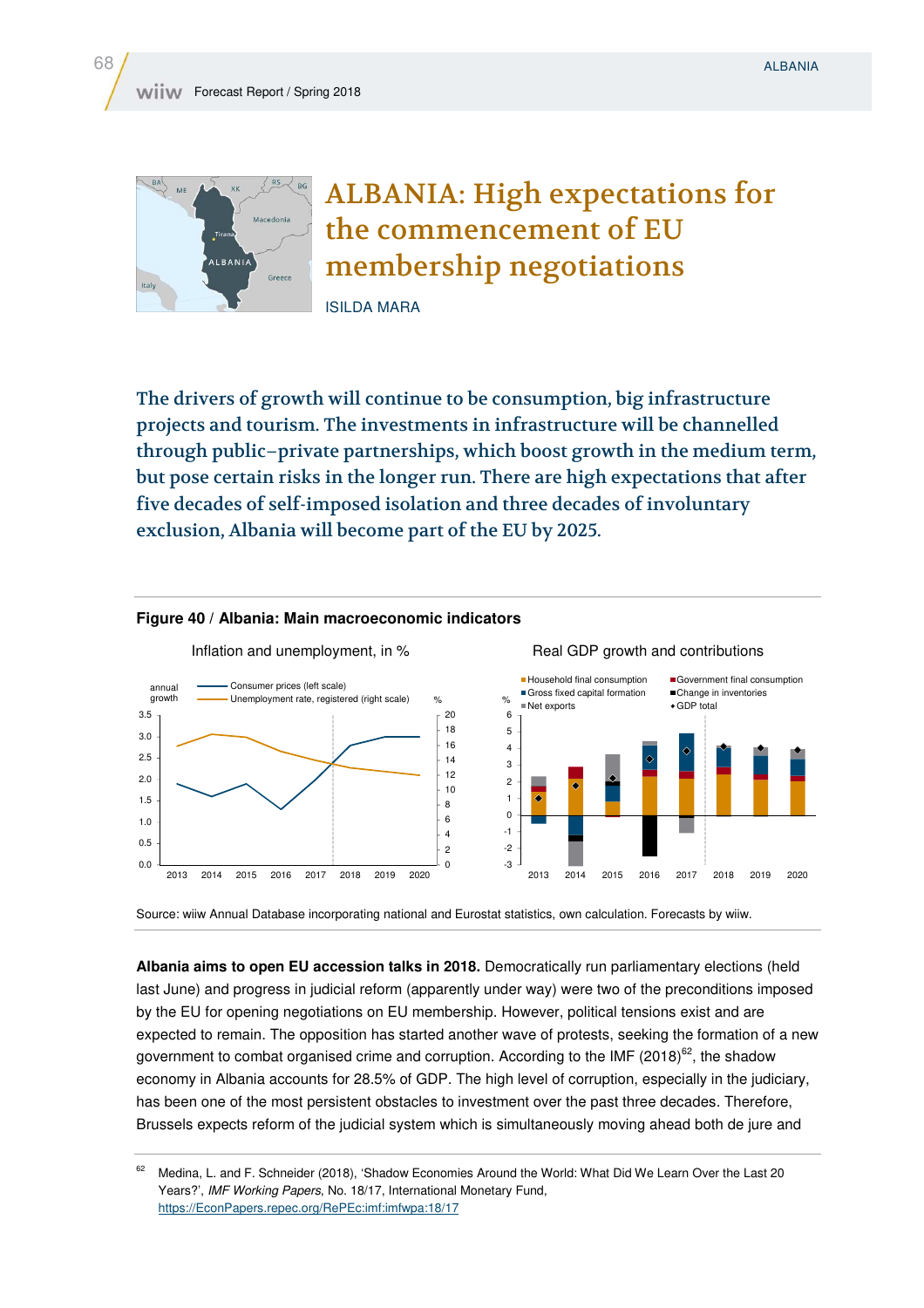de facto. EU membership 'by 2025' (mentioned in the Commission's new strategy) is an indicative date (not a target date). How realistic that timeframe is will depend on actual progress made and catching up in implementation of the structural reforms, especially of the judicial system.

**In 2018, as in 2017, growth drivers are expected to be consumption, investments in infrastructure projects and export of services.** On an annual basis, real GDP growth in the third quarter of 2017 stood at 3.55%, down from 3.95% in the first quarter and 4.06% in the second. This rate of growth was reflected in an increase in consumption of more than 3% for the third quarter of 2017, again on an annual basis. Gross fixed capital formation rose by 4% in the third quarter of 2017, compared to doubledigit growth rates in the first and second quarters. Basically, all the sectors of the economy contributed positively to growth, but construction grew particularly strongly. A similar positive trend is forecast for 2018.

**Consumption is expected to rise further, due to higher wages, improvements in the labour market and the creation of jobs via new infrastructure investment projects.** Despite job creation having improved, employment opportunities for young people remain scarce. The period from the third quarter of 2016 to the third quarter of 2017 saw an increase in overall employed persons by 22 thousand, raising the overall employment rate from 49.3% to 50.7%. Nevertheless, only 400 of those jobs went to the age group 15-29, whose inactivity rose more than the drop in unemployment, while their employment rate was stuck at 33.5%. The government urgently needs to tackle youth employability. Proactive employment programmes specifically targeting young people should be introduced, otherwise emigration will intensify further. Dual vocational schemes – such as those run in Austria or Germany – could be the way to go.

**Starting in 2018, the government launched a USD 1 billion programme for infrastructure projects.** 

This involves the construction of a number of infrastructure projects in the form of public–private partnerships (PPPs) over the next four years. There is scepticism surrounding the transparency of this programme's implementation and monitoring, as well as its impact on public debt in the long run. Meanwhile, the EUR 1.5 billion infrastructure projects within the framework of the Trans Adriatic Pipeline and the Devoll Hydropower projects are on schedule and expected to be completed in 2019. The negotiations for the construction of the Arbri Highway – the first PPP project in the framework of the USD 1 billion programme – have closed. The local company Gjoka Construction will be in charge of building it. This highway (75 km long) will connect the north-east of the country with the west. With investment worth EUR 180 million, construction is expected to start in the first half of 2018. Towards the end of January 2018, an offer was submitted to the Albanian government for the construction of a new airport in southern Albania, close to the city of Vlora – an investment worth about EUR 100 million. The offer came from a consortium of three Turkish construction companies (Cengiz, Kalyon and Kolin) – the same consortium that is currently building Istanbul's third airport. If the negotiations are successfully concluded in the first half of 2018, construction work might start as early as June 2018, to last at least three years. Innovative investment projects with the support of international donors – EBRD and the World Bank – are expected to be launched in 2018. The chances are good that a first photovoltaic power plant will be built in the country at the end of 2018 or in early 2019. EBRD has confirmed that it will launch the tender process in 2018. Investments in this type of project are estimated to be around EUR 70 million.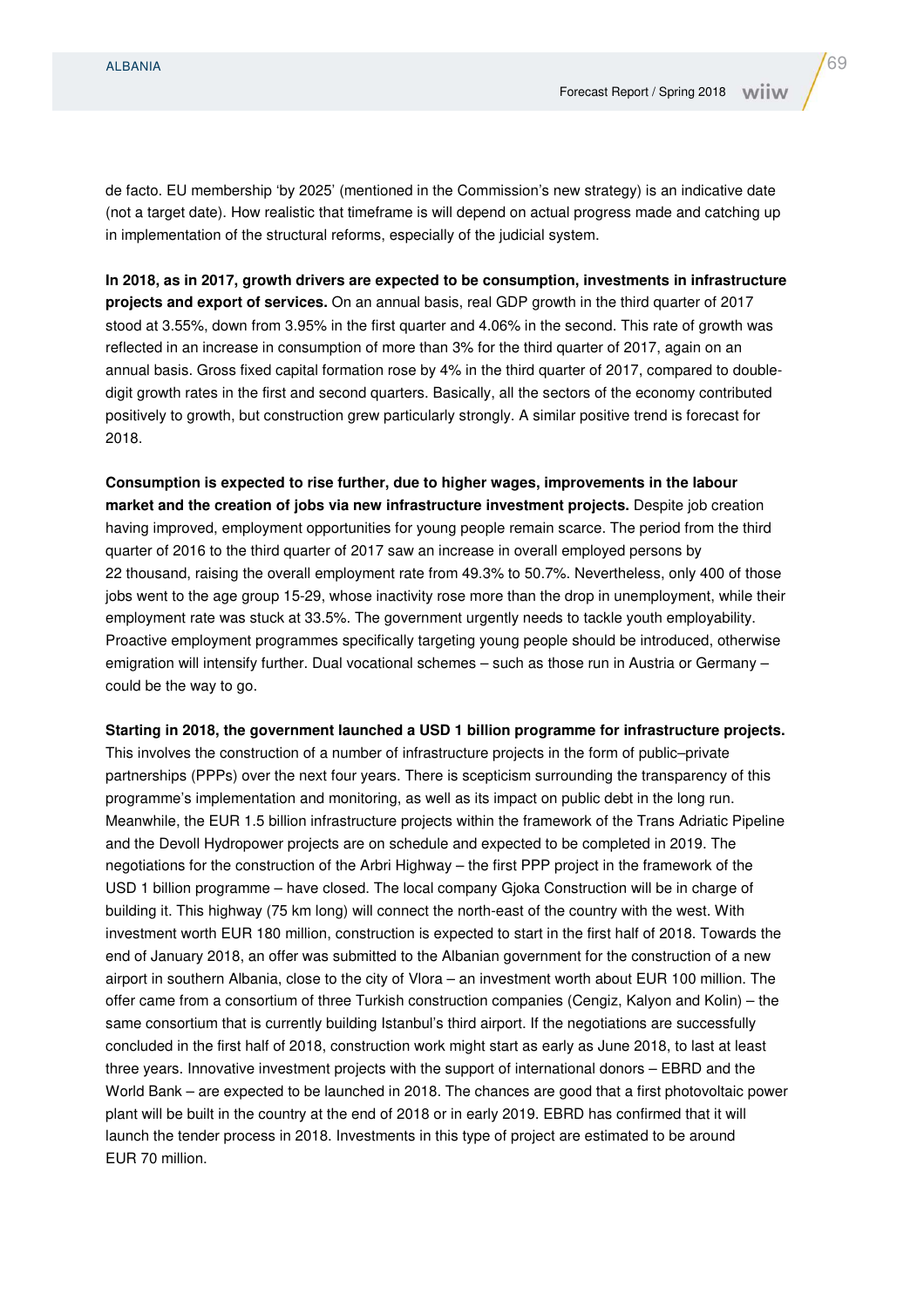**During 2017, lending from the banking sector has been modest, but is expected to rise in 2018.** The central bank has kept the interest rate down and unchanged, at 1.25%. On an annual basis, by the end of 2017 the stock of loans to the non-financial private sector had dropped by 2.4%, and its share of overall loans had fallen to 60%. More than 53% of such loans are denominated in euros. The high level of credit (and of deposits) held in euros, and the predominance of transactions executed in euros, prompted the central bank to launch a package of measures targeting de-euroisation of the economy. The aim is to reduce the economy's dependence on foreign currency, by restraining the issuing of loans and deposits in euros. Non-performing loans dropped by a further 5 percentage points, down to 13.2% in December 2017, year on year. However, demand for credit remained weak. Nevertheless, for 2018, the demand for credit is expected to improve, thanks to the PPP projects. A number of local companies involved in the PPP projects will certainly have to rely on banking sector loans for their investment funding.

**In 2018, exports of goods and services will continue on a positive and upward path.** During the first three quarters of 2017, in nominal terms, exports experienced double-digit growth, year on year. For the same period, exports of goods recovered by 12%, emerging from the negative trend endured between 2014 and 2016. The garment industry continues to drive exports, with a 43% share in total goods exports in 2017. However, it is worth mentioning that exports of 'machinery, equipment and spare parts' saw a surge of 34%. This rise was mainly due to the export of cabling systems produced by the German company Forschner, which is rapidly expanding its activities in Albania. Export of agricultural products rose by 19%, jumping to a share of 11% of total exports. This sector is expected to keep surging forward. Thanks to IPARD (Instruments for Pre-Accession Assistance in Rural Development funding provided by the EU for the next three years, the investments planned for the agricultural sector amount to EUR 96 million. Tourism is another sector that is expected to continue its good performance in 2018. The government is aiming to expand it further by offering fiscal incentives for investments in 4- or 5-star hotels. In contrast, the export of 'fuels and minerals' dropped by 7% in 2017 (despite rising oil prices), falling to a share of 16% of total exports (compared to 40% in 2014). Since the acquisition of Albania's main oil drilling company Bankers Petroleum by the Chinese company Geo-Jade in 2016, foreign direct investment in this sector has been close to zero. Therefore, the expectations for this sector – in terms of investment and exports – are not very high.

**Overall, in 2018 and the next two years, the drivers of growth will continue to be consumption, big infrastructure projects and tourism.** Investments in infrastructure via PPPs will boost growth in the medium term, but they pose certain risks in the longer run. Political tensions and the uncooperative attitude of the opposition (especially over judicial system reform) might hamper not only the economy, but also progress on the structural reforms required by the process leading toward EU accession. The completion of the Trans Adriatic Pipeline and the Devoll infrastructure projects by 2019 might hint at a lower inflow of FDI during the coming years. So far, there is no indication of any reassuring signals about how this gap in FDI might be filled. But at least the signals from the external environment and the economies of the eurozone – Albania's main trading and investment partners – are positive, and so we expect the economy to continue to grow at close to 4% over the next three years.